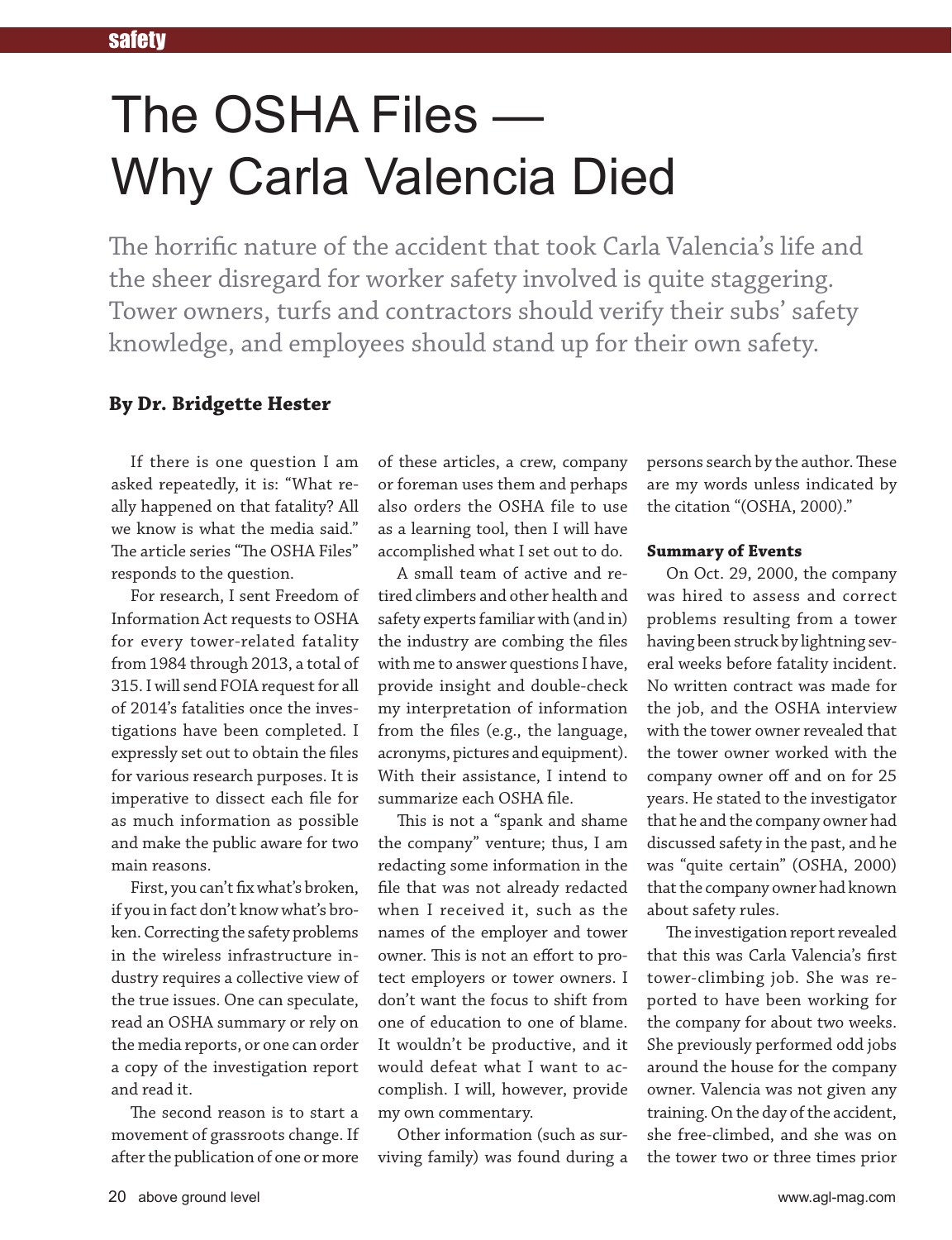# **The OSHA Files Carla Valencia: 10/29/2000**

### **Pertinent Information:**

| <b>Inspection Number:</b>  | 300581410                                                                               |
|----------------------------|-----------------------------------------------------------------------------------------|
| Date of Incident:          | 10/29/2000, 10:45 AM                                                                    |
| Location:                  | Pecos, Texas                                                                            |
| Gender:                    | Female                                                                                  |
| Age:                       | 39                                                                                      |
| Family:                    | No children, and survived by both parents, three sisters, three brothers, eight nieces; |
|                            | 11 nephews, nine great-nieces, 10 great nephews, one great-great niece, one great-great |
|                            | nephew, several uncles, aunts cousins and very special friends.                         |
| Cause of Death:            | "Blunt impact to torso, extremities, and head" (OSHA, 2000)                             |
| Toxicology:                | Negative                                                                                |
| Training:                  | <b>NONE</b>                                                                             |
| Time on Job:               | Approximately two weeks                                                                 |
| Free Climbing Reported?    | Yes                                                                                     |
| Company Years in Business: | 25 years                                                                                |
| Total Number Employees:    | 4 (including owner)                                                                     |
| Reported to OSHA:          | 13:00 on 10/30/2000 (the next day).                                                     |
| Others Injured:            | Yes, one other employee injured                                                         |
| Height of Tower:           | 500 feet                                                                                |
| Height at Fall:            | Approximately 270 feet                                                                  |
| Tower:                     | Triangular, three sided (42' per side), guyed, not equipped with a climbing device      |
| Tower Condition:           | Good                                                                                    |
| Operation:                 | "Installing plumbing, lighting fixtures" (OSHA, 2000)                                   |

## **Citations:**

CFR29 1910.268 (e) – Serious – "The employer did not ensure that personal protective devices, tools, and equipment were carefully inspected by a competent person before each day's use to ascertain that they were in good condition." (OSHA, 2000). Proposed penalty: \$2,800.

CFR29 1910.268 (g)(1) – Serious – "Employer did not ensure all safety belts and straps were inspected by a competent person before each day's use to ascertain that they were in good condition." (OSHA, 2000)." Proposed penalty: \$2,800.

Section 5(a)(1) of the Occupational Safety and Health Act of 1970 – Willful – "The employer did not furnish employment and a place of employment which were free from recognized hazards that were causing or likely to cause death or serious physical harm to employees in that employees were exposed to: Potential falls in excess of 400 feet." (OSHA, 2000). Proposed penalty: \$14,000.

CFR29 1910.27 (d)(5) – Willful – "Cage protection or ladder safety devices in lieu of cage protection were not used on tower, water tank, or chimney ladders over 20 feet in unbroken length." (OSHA, 2000). Proposed penalty: \$14,000.

CFR29 1910.268 ( c ) – Other – "The employer did not prepare a written certification record that showed each employee had received the training as required by paragraph (2) & (3) of this section." (OSHA, 2000). Proposed penalty: \$400.

#### **TOTAL FINES PROPOSED: \$34,000**

#### **TOTAL FINES PAID: \$34,000**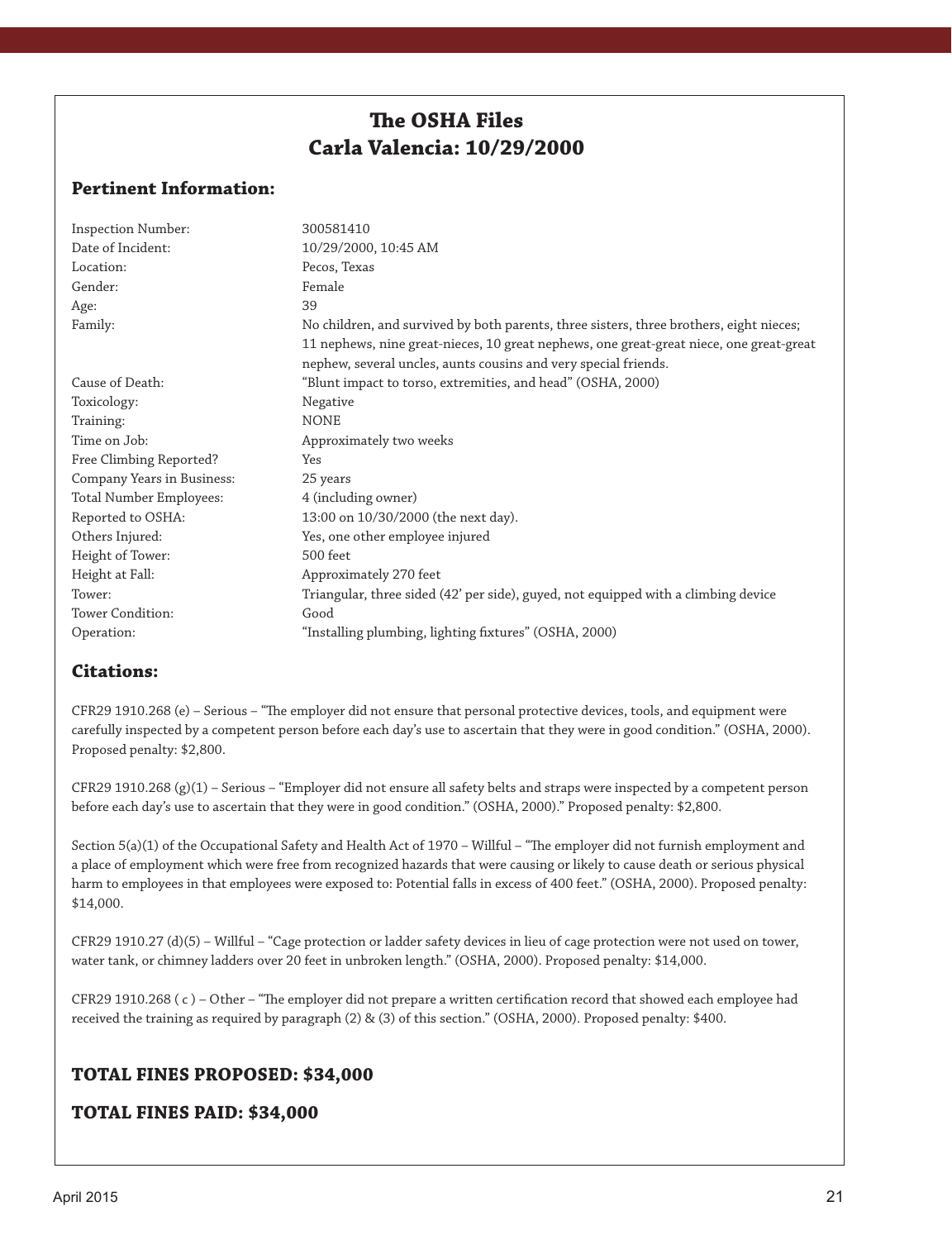to that day. A coworker on the tower with Valencia who was injured during the same incident was a 21-year veteran, by his own statements. In addition to Valencia and the injured coworker, the company owner and a third employee were present.

#### **The Incident**

Both Valencia and the injured coworker had been "hoisted up the tower on a ½-inch load line" (nylon). She was connected with pelican clip "which was hooked through a loop that had been tied in the end of the load line with a half-hitch knot. The pelican hook was attached to a D-ring on one of the seat straps to Ms. Valencia's safety belt by a small clevis." The injured employee's belt was a "tree saddle" and "was configured with a seat strap and he rode it as a boatswain's chair. Ms. Valencia was connected to the same loop in the load line by one of her safety lanyards, presumably by the 'Gorilla Hook' and she was slightly above him" (the injured coworker). "Antenna parts to be replaced were tied to the loop in the load line also. The load line was run through a 3-inch McKissick pulley that had been tied to the southeast face of the tower at about the 475-foot level by two pieces of ½-inch nylon rope. The free end of the rope had been run back down the tower through a small pulley which had been attached near the base of the tower. The rope had then been run approximately 100 feet south of the tower and then wrapped around a 'capstan head/cathead' which had been bolted to the left rear wheel of a Ford XLT Ranger pickup truck. The truck was sitting over a piece of plywood, and its left rear tire had been jacked off the ground. When

witnesses arrived, the truck was sitting on a hydraulic jack. The owner was pulling on the free end of the rope to maintain the friction around the capstan head." (OSHA, 2000).

The owner and the third employee tried to control a tag line that was also looped into the load line. The pickup truck's engine stalled, and apparently when someone attempted to restart it, friction was lost and the employees fell. "It appears that the employees made contact with the guy wire connected to the tower's east leg at about the 210-foot level and rode it to the ground, coming to rest approximately 210 feet east of the base of the tower. It is not known how they rode the guy wire down; however, burn marks on Ms. Valencia's safety harness indicate she may have rode the guy wire down on her back." (OSHA, 2000).

Witnesses were working about a quarter of a mile away in a field. When they saw the accident happen, they came to the aid of the crew. When they arrived, the third employee was returning from the east anchor point to which he and the owner had walked. The witnesses asked him where the victims were. He pointed to the area and told the witnesses "he didn't think there was anything anyone could do for them." (OSHA, 2000).

The witnesses proceeded to try and render first aid and CPR to Valencia and the injured employee. In the process, Valencia's belt was cut. The witnesses asked if anyone had called 911 or if the owner or the other employee had first aid kits. They answered no, so witnesses went to the ranch house on the property where they were working when they saw the accident to get

first aid supplies. The owner was observed making calls on his phone during this time, and also was observed going to the pickup truck and lowering it from the jack and removed the capstan. According to the report, neither the owner nor the other employee offered aid to the injured employee or Valencia. The report also revealed that one of the witnesses had to go to the road to flag the ambulance, and she had to tell the owner to take over CPR for Valencia. The owner was also noted to have rope burns on his hands.

The injured employee, when interviewed in the hospital, stated that he and Valencia were being raised up the tower "attached to a ½-inch nylon rope with a pelican hook clip through a half-hitch in the rope. The pelican clip was attached to his belt and she was attached to his belt." (It did not say how she was attached.) (OSHA, 2000).

He described the arrangement of the truck, cathead and rigging. He said he remembered trying to grab the tower during the fall. He stated Valencia was "too green to be up on that tower and she shouldn't have been there." (OSHA, 2000). He further stated that the owner had taught him "how to tie knots and do some rigging" and "the only training he got was what he got on his own." (OSHA, 2000). He is also reported as stating to the investigator, "You gotta stop [the owner], SOB is going to kill someone else. I told him." (OSHA, 2000).

The injured employee also admitted that both he and Valencia had free-climbed. He stated that he had been up the tower five or times that day and Valencia had only been up twice. When they fell, it was her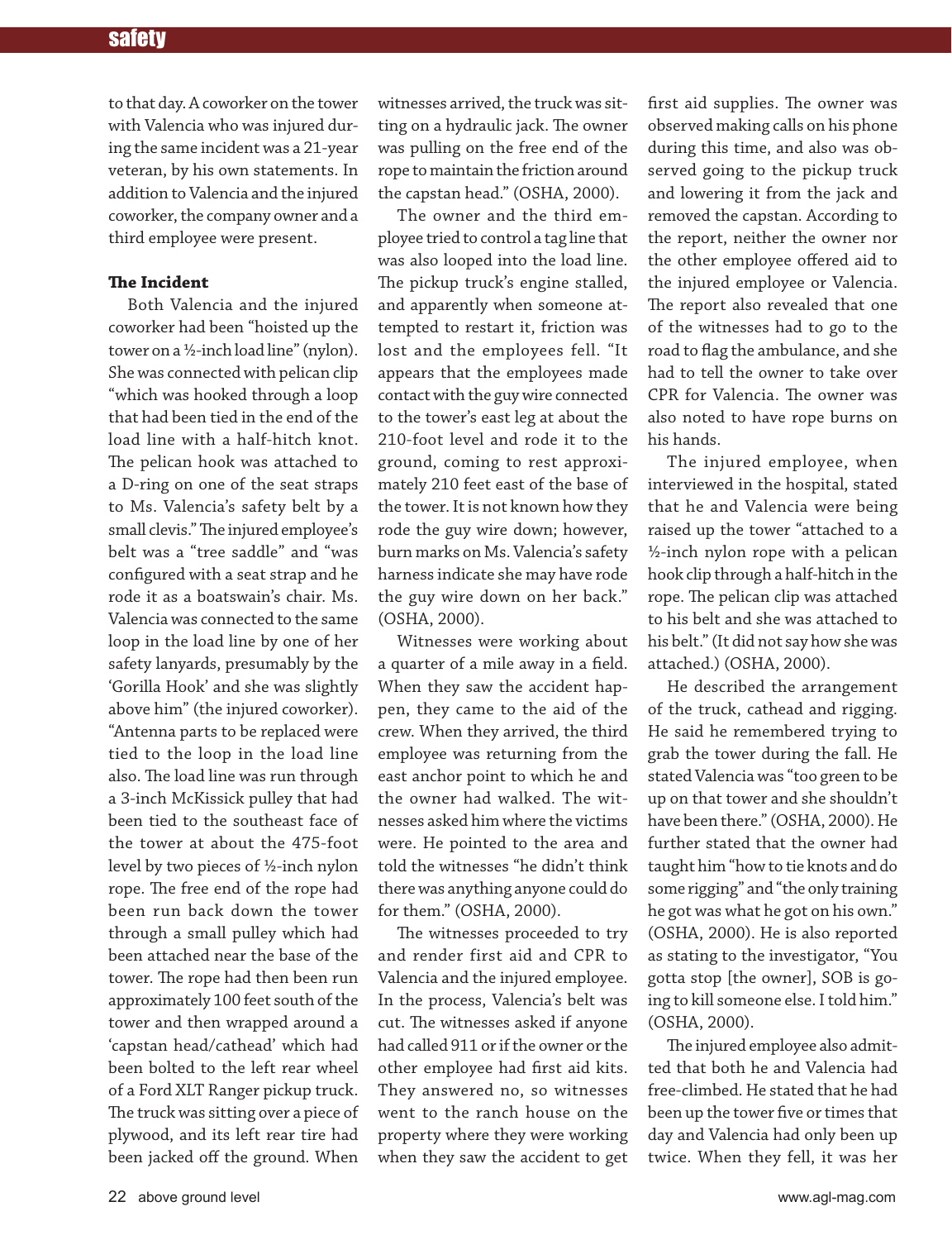second time on the tower. He also stated he heard the other employee yell to the owner to restart the truck. He thought the owner forgot to press the brake before pressing the clutch, causing the rope to lose friction.

Information on the equipment revealed in the OSHA report that a tree saddle not rated for the type of work performed for this job was in use. "A 'non-locking' pelican hook was attached to the belt die seat 'D' ring by a small, screw-type clevis." (OSHA, 2000). A shock-absorbing lanyard was "attached to the same D Ring. A rope lanyard equipped with double action clips was attached to buckle side seat 'D' ring, and a knot had been tied in the rope apparently to make it shorter." OSHA, 2000). "A new safety rope equipped with double action clips and a large, double-action clip 'Gorilla Hook' was present but not attached to either belt." (OSHA, 2000).

Other notations in the file regarding equipment included descriptions such as, "the gate on the large pelican hook, which was in use, was defective. It did not always return to its fully closed position. This appears to be the result of wear, damage, and overuse." (OSHA, 2000). Another notation stated, "The clevis was worn and did not have a safety keeper to prevent its bolt from backing out while in use." (OSHA, 2000).

Before an OSHA representative arrived on the site, the owner departed and took the pickup truck with him. Two subsequent appointments were made on Nov. 1 and Nov. 3, 2000, to meet with the company owner, but the meetings never materialized. The owner's legal counsel contacted the investigator and stated that he had been retained and that his client would not be coming for meetings. Under the citation documentation and the opening conference notes, the OSHA report states that the company owner "plead the fifth to all requests for data and for all questions asked." (OSHA, 2000).

#### **Investigator Comments**

According to the investigator's conclusions, improper fall protection was used, employees were not properly trained, and no emergency action plan was in effect. Later interviews revealed that some first aid equipment was in the shelter, but none of the employees knew how to use it. "The employer failed to call 911 even though he had a cell phone on site, but instead called his wife. This delay might have contributed to the death of his employee. It appears the employer was trying to cover up the fact that the pick-up and capstan were being used in the manner that they were being used." The investigator also stated that "had it not been for the witnesses seeing the truck up on the jack and the 'capstan' installed, we may not have been able to piece the mishap together." (OSHA, 2000).

#### **Author's Commentary**

Upon reading this file for the first time, I found the horrific nature of the accident and the sheer disregard for worker safety quite staggering. In regard to this file, I would like to make a few points.

Some people people will read this and say, "That's an isolated incident," or "That doesn't happen as often as one might think." To that I say you are deluding yourself. Do I think many employers behave in

this manner? No, but the ones that do are out there. This owner had operated for 25 years before a fatality befell the company and his workers. How many other companies fit this same profile? How many have been in business for more than 20 years, using similar techniques, and by the grace of God they haven't had such an incident? How many others are cutting corners to get it done when they lack the human and or material capital to do the job safely? When you look at the fact that this was 15 years ago and that there is exponentially more work now than in 2000, I believe it is still clearly a cause for concern. It is something that needs to be addressed.

The tower owner in this case, as reported by the investigative narrative, told the investigator that he had discussed safety with the company owner in the past and he was "quite certain" (OSHA, 2000) that the company owner had known about safety rules. Although they may have spoken about it, I wonder to what degree contractors really verify the knowledge of the subs they hire. For that matter, how well do turfs verify safety knowledge? Other than checking safety plans for companies and verbal verification, what stopgaps are in place to make sure that the information that is being given is accurate?

 As always, instances such as this one worry me because the other employee who was injured knew unsafe work practices were happening but did nothing to report his employer. I understand that the fear of being fired is a real fear among employees, but why risk it? What can we do to protect employees more than we already do? The OSHA whistleblower program is in place, and it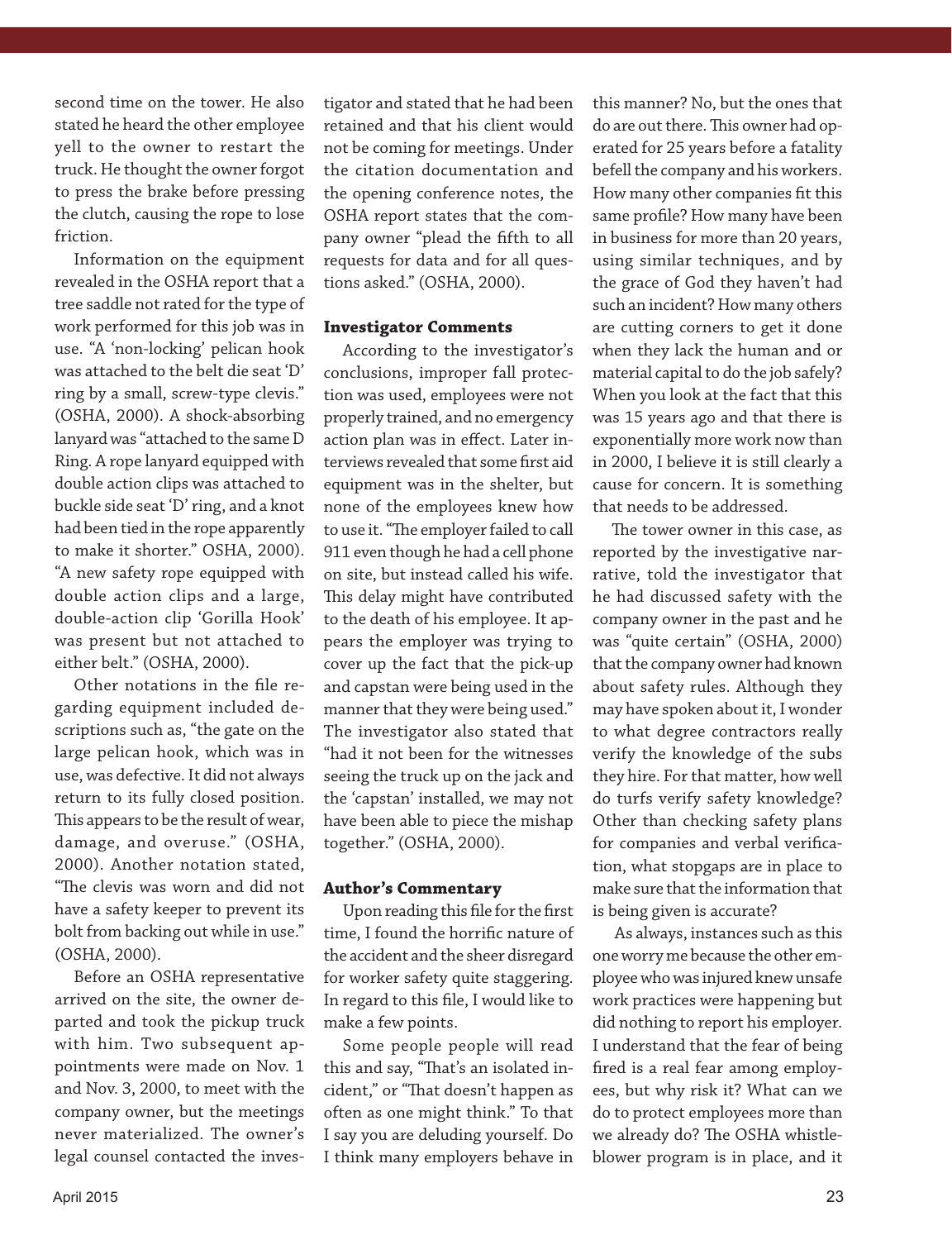#### safety

bridgette@hubblefoundation.org*.* 

is an invaluable tool for workers to utilize. However, most employees believe that the employer can generally narrow down who the reporter is (if only by assumption), and that makes the whistleblower program unappealing to the worker because he or she really doesn't feel protected.

I said at the outset that I didn't want this to be a spank-and-shame session against the employer; nevertheless, I want to give my opinion. The disregard for human life and worker safety in this case is repugnant. Not all employers behave in this manner, and I fully acknowledge that, but in this particular case, I am still spitting nails. I am fuming not only because of the disregard, but because the employees did not stand up for their own safety. Let me be clear. I do not blame the deceased or the other employees in any way, I blame the culture of the industry and find it unacceptable that employees, because of fear of retribution or loss of their livelihood, feel compelled to just "take it," and that they do not feel empowered over their workplace safety or the protection of their lives. That is unacceptable.

As a final note, I would like to give kudos to the investigator in this case. The file was detailed and complete, and the OSHA summary found online was rather extensive in this case, compared with many others that I have read.

*Bridgette Hester, Ph.D., is a family and workplace strategist. She is the founder and president of the Hubble Foundation, which is dedicated to promoting the safety of tower workers, site crews and all workers at heights. Her email address is*